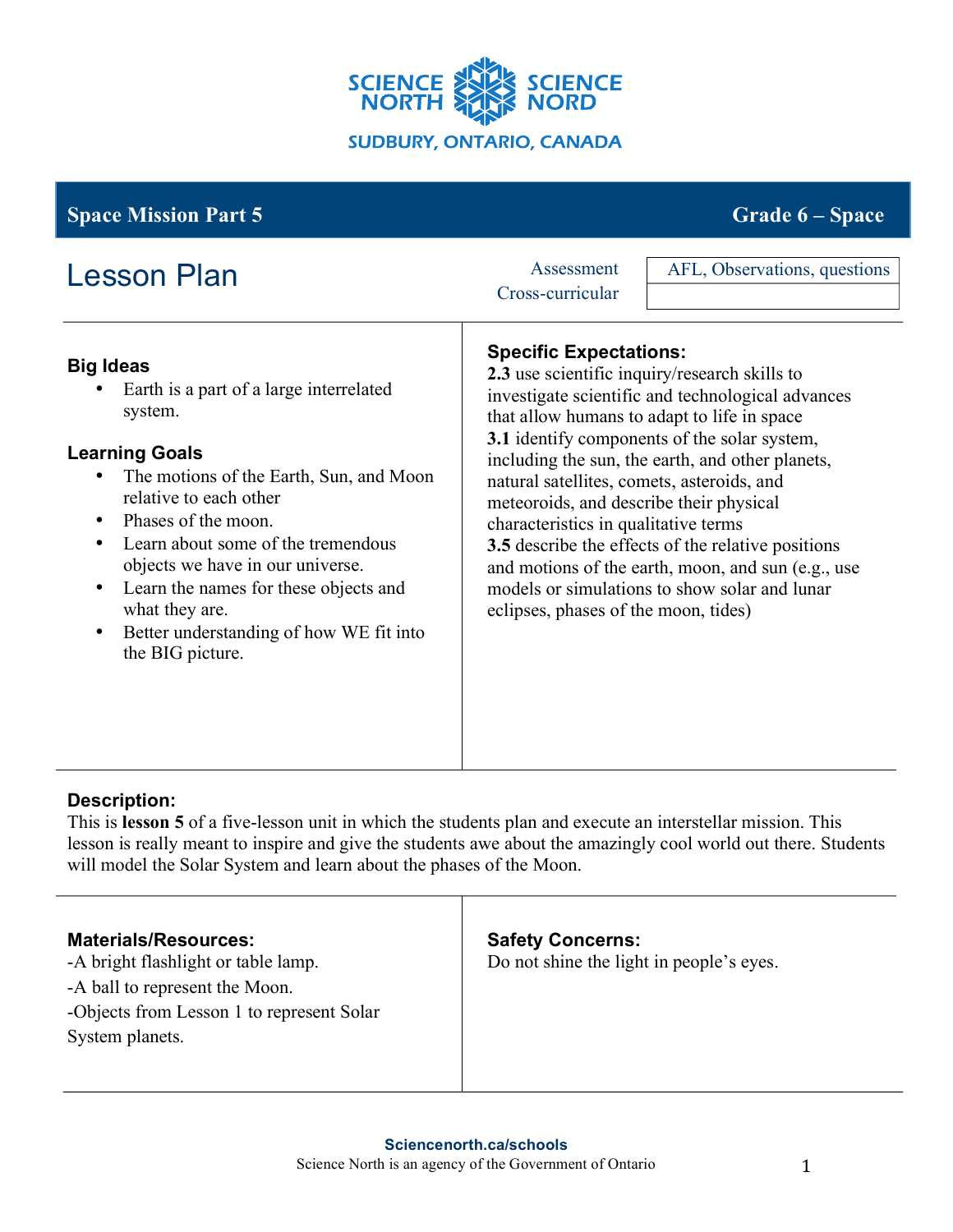#### **Introduction**

We will use some of the materials again that we used in lesson 1 to illustrate the scale of things.

- Our interstellar mission is concluding. We have launched our spacecraft, and we have imagined what life on another planet may look like and how we might live there.
- Your astronauts are on the journey to this distant world so today let's take a journey ourselves to learn more about the Universe starting here with the solar system and then moving out into space!

### **Action**

### **Modeling the Solar System (Ideally you have a fairly large open space to do this activity)**

We will take a journey out into space to see some of the really cool objects that are out there. Before we do that though we need to understand how things work close to home. How do objects in the solar system move? Let's model it with some volunteers!

- Earth place a volunteer in the centre. What orbits around the Earth?
	- o Hints: Goes around the Earth once a month. Doesn't make its own light. Has phases.
- Moon place a volunteer next to the Earth to be the Moon. Now slowly walk around the Earth. The moon orbits the Earth. Does it always look the same? NO. It has phases. Let's see if we can show that.
- Give a ball to the Moon volunteer. This ball now represents the moon.
- A light. Get a volunteer to shine a bright light onto the ball from a distance, but close enough that you can see that it is lit up. This will work best in a darkened room.
- Ask the Earth volunteer: From where you are looking at it, does the whole ball seem lit up? Depending on where the Moon volunteer stands this answer will change. (See image: Phases of the Moon)
- Now make the moon volunteer move to different spots of its orbit around the Earth. The Earth volunteer should notice that what he/she sees changes. The moon is sometimes lit on one side, sometimes on the other. Sometimes not lit up at all, and sometimes fully lit up. These are the phases of the moon. This is what we see from Earth.
	- o The easiest phases for students to understand are the full moon and new moon. To show the full moon make sure the volunteer shining the lamp points the light just past the Earth at the Moon or it will not appear lit up (that would be a lunar eclipse – but we don't need to get into that today!).
	- o When standing in the first and third quarter positions ask the Earth volunteer if it is the right or left side of the ball that looks lit up. It will switch from one to the other phase.
- Now let's move on to see how the Earth and Moon move around the Sun.
	- o Place the Sun at the centre. Earth and moon towards the edge.
	- o Instruct the moon to keep orbiting around the Earth, even if the Earth moves.
	- o Now ask the Earth to slowly "orbit" around the Sun.